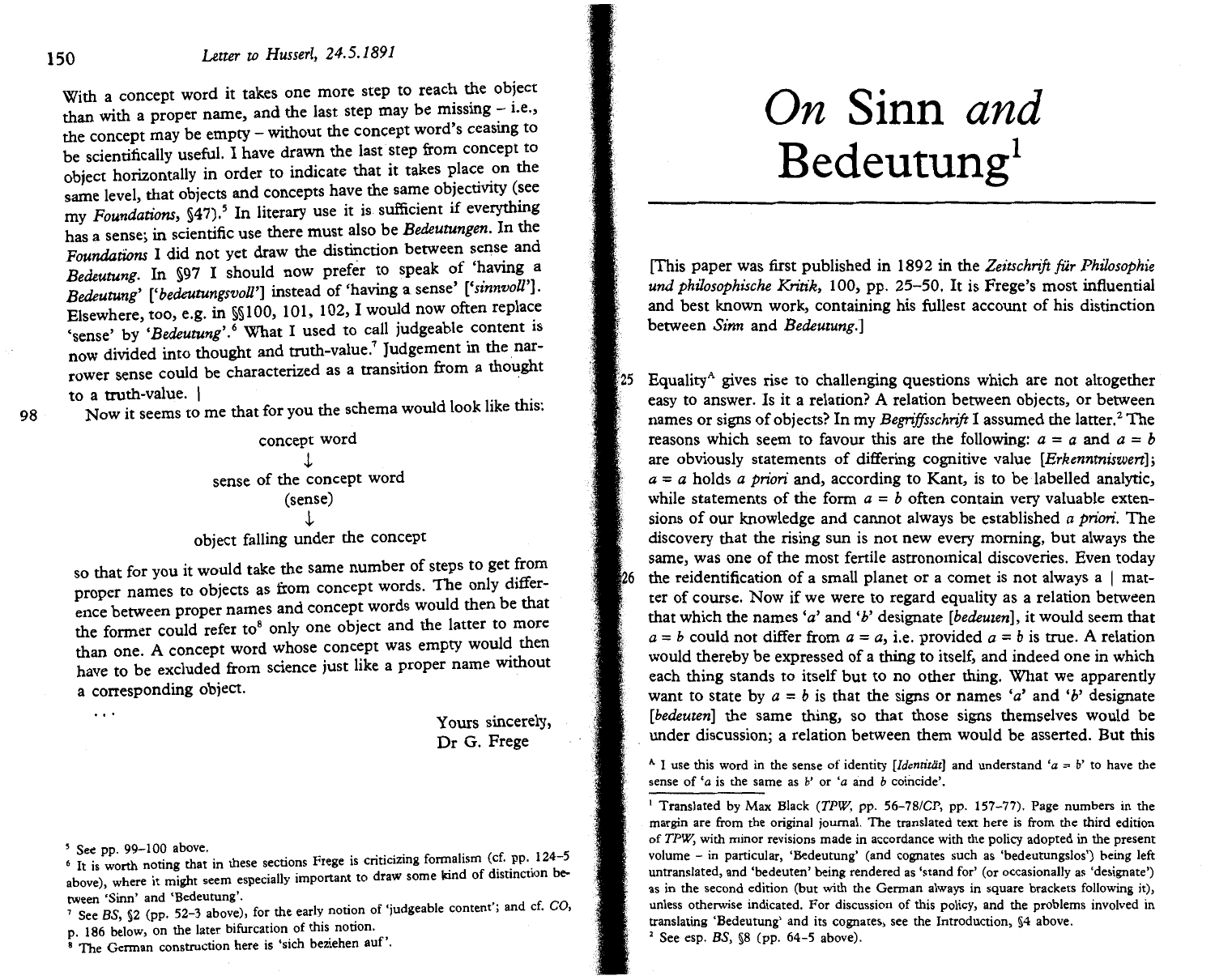relation would hold between the names or signs ohy in so far as they named or designated something. It would be mediated by the connection of each of the two signs with the same designated thing. But this is arbitrary. Nobody can be forbidden to use any arbitrarily producible event or object as a sign for something. In that case the sentence  $a = b$ would no longer be concerned with the subject matter, but only with its mode of designation; we would express no proper knowledge by its means. But in many cases this is just what we want to do. If the sign 'a' is distinguished from the sign 'b' only as an object (here, by means of its shape), not as a sign (i.e. not by the manner in which it designates something), the cognitive value of  $a = a$  becomes essentially equal to that of  $a = b$ , provided  $a = b$  is true. A difference can arise only if the difference between the signs corresponds to a difference in the mode of presentation [Art des Gegebenseins] of the thing designated. Let a, b, c be the lines connecting the vertices of a triangle with the midpoints of the opposite sides. The point of intersection of  $a$  and  $b$  is then the same as the point of intersection of  $b$  and  $c$ . So we have different designations for the same point, and these names ('point of intersection of  $a$  and  $b'$ , 'point of intersection of  $b$  and  $c$ ') likewise indicate the mode of presentation; and hence the statement contains actual knowledge.<sup>3</sup>



It is natural, now, to **think** of there being connected with a sign (name, combination of words, written mark), besides that which the sign designates, which may be called the Bedeutung of the sign, also what I should like to call the sense of the sign, wherein the mode of presentation is 27 contained. In our example, accordingly, the | Bedeutung of the expressions 'the point of intersection of a and **b'** and 'the point of intersection of  $b$  and  $c'$  would be the same, but not their sense. The Bedeutung of 'Evening Star' would be the same as that of 'Morning Star', but not the sense.

It is clear from the context that by sign and name I have here understood any designation figuring as a proper name, which thus has as its Bedeutung a definite object (this word taken in the widest range), but not a concept or a relation, which shall be discussed further in another article.\* The designation of a single object can also consist of several words or other signs. For brevity, let every such designation be called a proper name.

The sense of a proper name is grasped by everybody who is sufficiently familiar with the language or totality of designations to which it belongs;<sup>8</sup> but this serves to illuminate only a single aspect of the Bedeutung, supposing it to have one. Comprehensive knowledge of the Bedeutung would require us to be able to say immediately whether any given sense attaches to it. To such knowledge we never attain.

The regular connection between a sign, its sense and its Bedeutung is of such a kind that to the sign there corresponds a definite sense and to that in turn a definite Bedeutung, while to a given Bedeutung (an object) there does not belong only a single sign. The same sense has different expressions in different languages or even in the same language. To be sure, exceptions to this regular behaviour occur. To every expression belonging to a complete totality of signs, there should certainly corre-28 spond a definite sense; but natural languages I often do not satisfy this condition, and one must be content if the same word has the same sense in the same context. It may perhaps be granted that every grammatically well-formed expression figuring as a proper name always has a sense. But this is not to say that to the sense there also corresponds a Bedeutung. The words 'the celestial body most distant from the Earth' have a sense, but it is very doubtful if they also have a Bedeutung. The expression 'the least rapidly convergent series' has a sense, but demonstrably there is no Bedeutung, since for every given convergent series, another convergent, but less rapidly convergent, series can be found. In grasping a sense, one is not thereby assured of a Bedeutung.

If words are used in the ordinary way, what one intends to speak of is their Bedeutung. It can also happen, however, that one wishes to talk about the words themselves or their sense. This happens, for instance, when the words of another are quoted. One's own words then first

**In the case of an actual proper name such as 'Aristotle' opinions as to the sense may differ. It might, for instance, be taken to be the following: the pupil of Plato and teacher of Alexander the Great. Anybody who does this will attach another sense to the sentence 'Aristotle was born in Stagira' than will someone who takes as the sense of the name: the teacher of Alexander the Great who was born in Stagira. So long as the Bedeutung remalns the same, such variations of sense may be tolerated, although they are to be avoided in the theoretical structure of a demonstrative science and ought not to occur in a perfect language.** 

<sup>&</sup>lt;sup>3</sup> A diagram is added here to illustrate Frege's example. Compare this (rather simpler **example) with the geometrical example Frege gave in BS in motivating his earlier distinction between 'content' and 'mode of determination of content' (see pp. 64-5 above). On the relationship between Frege's earlier and later views, see the Introduction, pp. 21-2 above.** 

<sup>&</sup>lt;sup>4</sup> See 'On Concept and Object', pp. 181-93 below.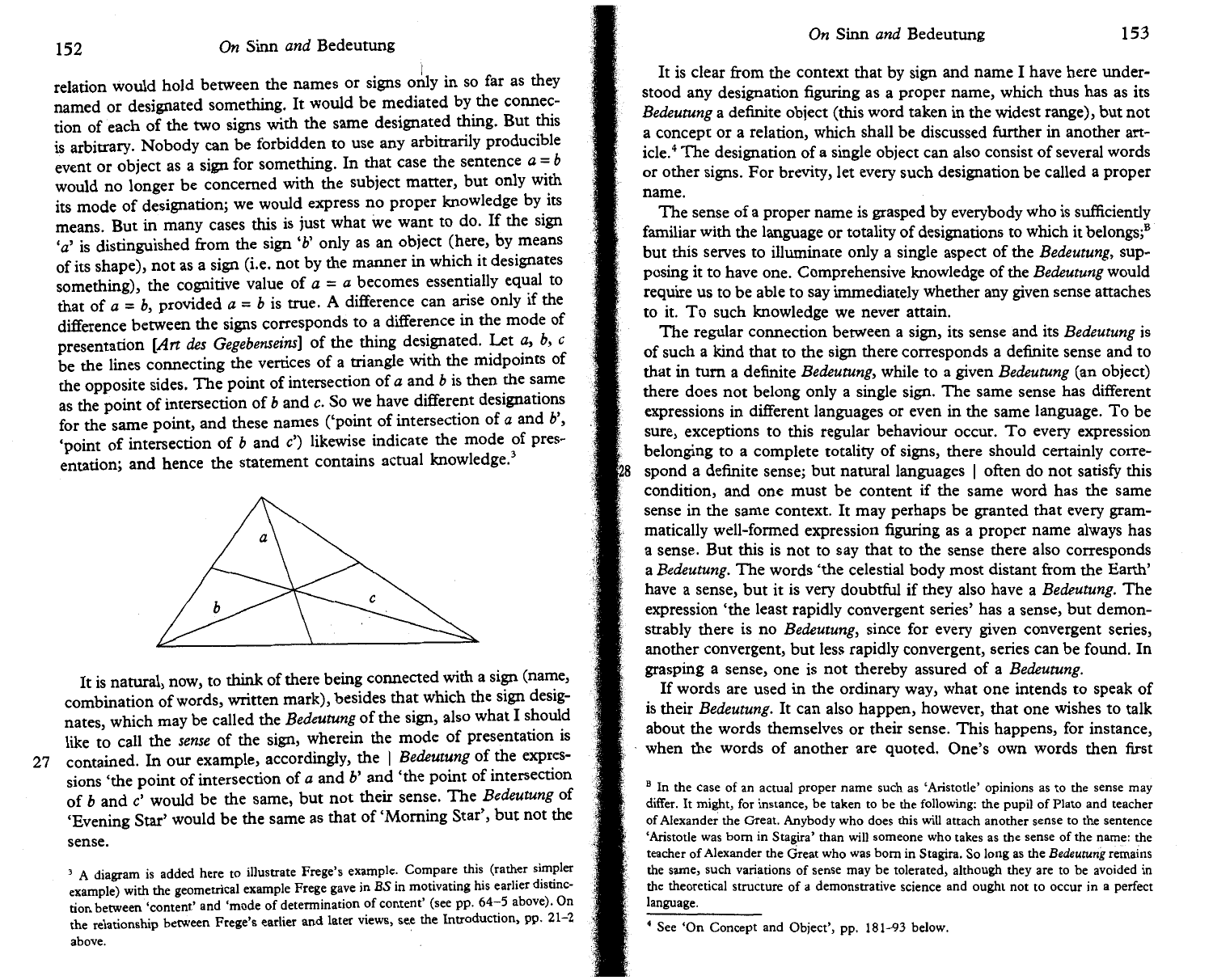designate *[bedeuten]* words of the other speaker, and only the latter have their usual *Bedeutung.* We then have signs of signs. In writing, the words are in this case enclosed in quotation marks. Accordingly, a word standing between quotation marks must not be taken as having its ordinary *Bedeutung.* 

In order to speak of the sense of an expression *'A'* one may simply use the phrase 'the sense of the expression *"A"* '. In indirect speech one talks about the sense, e.g., of another person's remarks. It is quite clear that in this way of speaking words do not have their customary *Bedactung*  but designate *[bedeuten]* what is usually their sense. In order to have a short expression, we will say: in indirect speech, words are used *indirectly* or have their *indirect Bedeutung.* We distinguish accordingly the *customary* from the *indirect Bedeutung* of a word; and its *customary* sense from its *indirect* sense. The indirect *Bedeutung* of a word is accordingly its customary sense. Such exceptions must always be borne in mind if the mode of connection between sign, sense and *Bedeutung* in particular cases is to be correctly understood. I

**29** The *Bedeutung* and sense of a sign are to be distinguished from the associated idea *[VorsteUung].* If the *Bedeutung* of a sign is an object perceivable by the senses, my idea of it is an internal image, arising from memories of sense impressions which I have had and acts, both internal and external, which I have performed.<sup>C</sup> Such an idea is often imbued with feeling; the clarity of its separate parts varies and oscillates. The same sense is not always connected, even in the same man, with the same idea. The idea is subjective: one man's idea is not that of another. There result, as a matter of course, a variety of differences in the ideas associated with the same sense. A painter, a horseman, and a zoologist will probably connect different ideas with the name 'Bucephalus'. This constitutes an essential distinction between the idea and the sign's sense, which may be the common property of many people, and so is not a part or a mode of the individual mind. For one can hardly deny that mankind has a common store of thoughts which is transmitted from one generation to another.<sup>D</sup>

In the light of this, one need have no scruples in speaking simply of *the* sense, whereas in the case of an idea one must, strictly speaking, add whom it belongs to and at what time. It might perhaps be said: just as one man connects this idea, and another that idea, with the same

**Hence it is inadvisable to use the word 'idea' to designate something so basically different.** 

word, so also one man can associate this sense and another that sense. But there still remains a difference in the mode of connection. They are not prevented from grasping the same sense; I but they cannot have the same idea. Si *duo idem faciunt, non est idem.* If two persons picture the same thing, each still has his own idea. It is indeed sometimes possible to establish differences in the ideas, or even in the sensations, of different men; but an exact comparison is not possible, because we cannot have both ideas together in the same consciousness.

ħΩ.

81

The *Bedeutung* of a proper name is the object itself which we designate by using it; the idea which we have in that case is wholly subjective; in between lies the sense, which is indeed no longer subjective like the idea, but is yet not the object itself. The following analogy will perhaps clanfy these relationships. Somebody observes the Moon through a telescope. I compare the Moon itself to the *Bedeutung,* it is the object of the observation, mediated by the real image projected by the object glass in the interior of the telescope, and by the retinal image of the observer. The former I compare to the sense, the latter is like the idea or intuition *[Anschauung].* The optical image in the telescope is indeed one-sided and dependent upon the standpoint of observation; but it is still objective, inasmuch as it can be used by several observers. At any rate it could be arranged for several to use it simultaneously. But each one would have his own retinal image. On account of the diverse shapes of the observers' eyes, even a geometrical congruence could hardly be achieved, and an actual coincidence would be out of the question. This analogy might be developed still further, by assuming A's retinal image made visible to B; or A might also see his own retinal image in a mirror. In this way we might perhaps show how an idea can itself be taken as an object, but as such is not for the observer what it directly is for the person having the idea. But to pursue this would take us too far afield.

We can now recognize three levels of difference between words, expressions, or whole sentences. The difference may concern at most the ideas, or the sense but not the *Bedeutung,* or, finally, the *Bedeutung* as well. With respect to  $\parallel$  the first level, it is to be noted that, on account of the uncertain connection of ideas with words, a difference may hold for one person, which another does not find. The difference between a translation and the original text should properly not overstep the first level. To the possible differences here belong also the colouring and shading which poetic eloquence seeks to give to the sense. Such colouring and shading are not objective, and must be evoked by each hearer or reader according to the hints of the poet or the speaker. Without some affinity in human ideas art would certainly be impossible; but it can never be exactly determined how far the intentions of the poet are realized.

In what follows there will be no further discussion of ideas and intuitions; they have been mentioned here only to ensure that the idea

**We may include with ideas intuitions** *[Anrchauungen]:* **here, sense impressions and acts themselves take the place of the traces which they have left in the mind. The distinction is unimportant for our purpose, especially since memories of sense impressions and acts always go along with such impressions and acts themselves to complete the perceptual image** *[Anschauungsbild].* **One may on the other hand understand intuition as including any object in so far as it is sensibly perceptible or spatial.**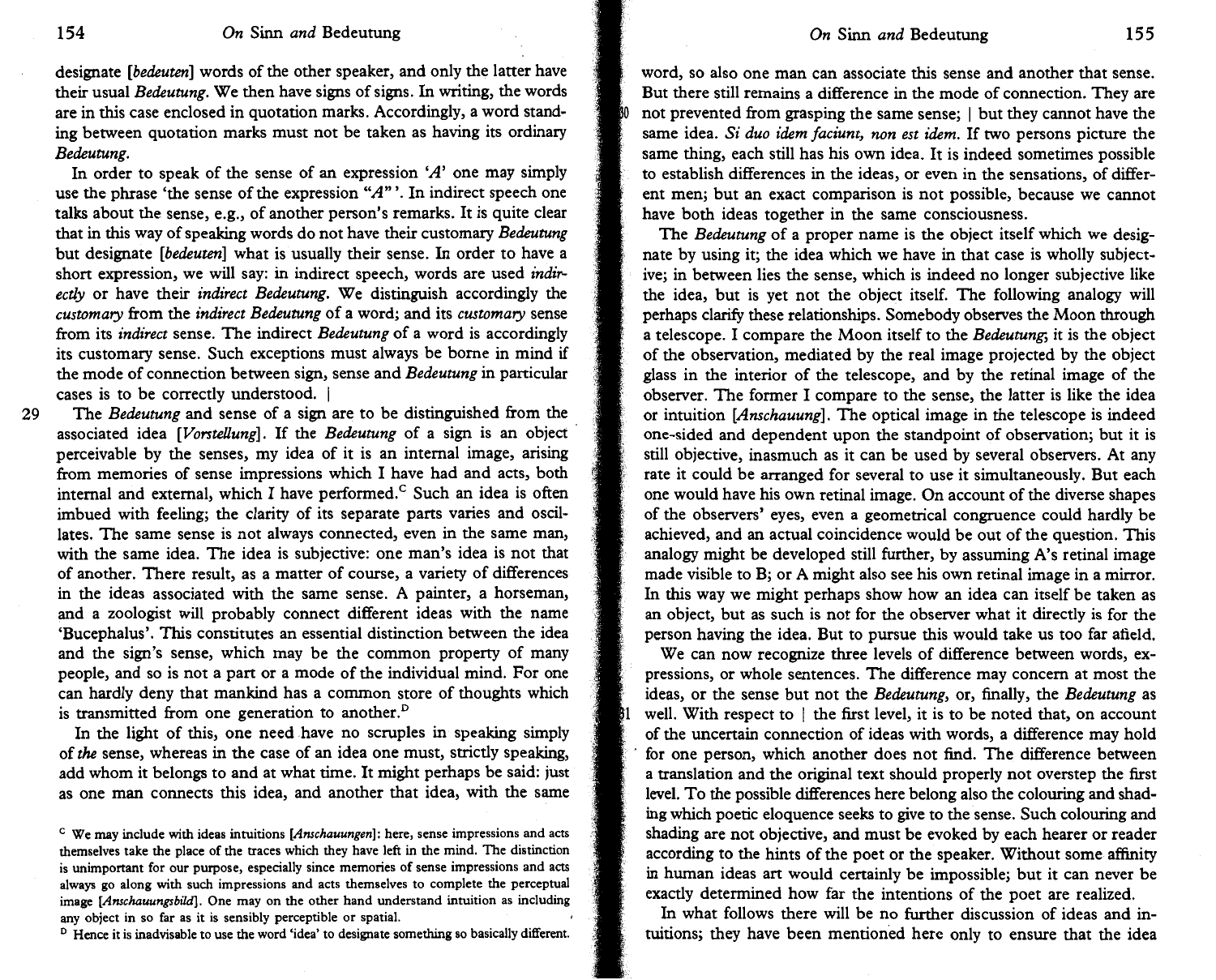aroused in the hearer by a word shall not be confused with its sense or its Bedeutung.

To make short and exact expressions possible, let the following phraseology be established:

A proper name (word, sign, combination of signs, expression) expresses its sense, *stands for* [bedeutet] or designates [bezeichnet] its Bedeutung. By employing a sign we express its sense and designate its Bedeutung.

Idealists or sceptics will perhaps long since have objected: 'You talk, without further ado, of the Moon as an object; but how do you know that the name "the Moon'' has any Bedeutung? How do you know that anything whatsoever has a Bedeutung?' I reply that when we say 'the Moon', we do not intend to speak of our idea of the Moon, nor are we satisfied with the sense alone, but we presuppose a Bedeutung. To assume that in the sentence 'The Moon is smaller than the Earth' the idea of the Moon is in question, would be flatly to misunderstand the sense. If this is what the speaker wanted, he would use the phrase 'my idea of the Moon'. Now we can of course be mistaken in the presupposition, and such mistakes have indeed occurred. But the question whether

32 the presupposition is perhaps always mistaken need I not be answered here; in order to justify speaking of the Bedeutung of a sign, it is enough, at first, to point out our intention in speaking or thinking. (We must then add the reservation: provided such a Bedeutung exists.)

So far we have considered the sense and Bedeutung only of such expressions, words, or signs as we have called proper names. We now inquire concerning the sense and Bedeutung of an entire assertoric sentence. Such a sentence contains a thought.<sup>E</sup> Is this thought, now, to be regarded as its sense or its Bedeutung? Let us assame for the time being that the sentence has a Bedeutung. If we now replace one word of the sentence by another having the same Bedeutung, but a different sense, this can have no effect upon the Bedeutung of the sentence. Yet we can see that in such a case the thought changes; since, e.g., the thought in the sentence 'The Morning Star is a body illuminated by the Sun' differs from that in the sentence 'The Evening Star is a body illuminated by the Sun'. Anybody who did not know that the Evening Star is the Morning Star might hold the one thought to be true, the other false. The thought, accordingly, cannot be the Bedeutung of the sentence, but must rather be considered as its sense. What is the position now with regard to the Bedeutung? Have we a right even to inquire about it? Is it possible that a sentence as a whole has only a sense, but no Bedeutung?

**By a thought I understand not the subjective performance of thinking but its objective content, which is capable of being the common property of several thinkers.** 

At any rate, one might expect that such sentences occur, just as there are parts of sentences having sense but no Bedeutung. And sentences which contain proper names without Bedeutung will be of this kind. The sentence 'Odysseus was set ashore at Ithaca while sound asleep' obviously has a sense. But since it is doubtful whether the name 'Odysseus', occurring therein, has a Bedeutung, it is also doubtful whether the whole sentence does. Yet it is certain, nevertheless, that anyone who seriously took the sentence to be true or false would ascribe to the name 'Odysseus'  $33$  a Bedeutung, not merely a sense; for it is of the Bedeutung of the  $\vert$  name that the predicate is affirmed or denied. Whoever does not admit the name has a Bedeutung can neither apply nor withhold the predicate. But in that case it would be superfluous to advance to the Bedeutung of the name; one could be satisfied with the sense, if one wanted to go no further than the thought. If it were a question only of the sense of the sentence, the thought, it would be needless to bother with the Bedeutung of a part of the sentence; only the sense, not the Bedeutung, of the part is relevant to the sense of the whole sentence. The thought remains the same whether 'Odysseus' has a Bedeutung or not. The fact that we concern ourselves at all about the Bedeutung of a part of the sentence indicates that we generally recognize and expect a Bedeutung for the sentence itself. The thought loses value for us as soon as we recognize that the Bedeutung of one of its parts is missing. We are therefore justified in not being satisfied with the sense of a sentence, and in inquiring also as to its Bedeutung. But now why do we want every proper name to have not only a sense, but also a Bedeutung? Why is the thought not enough for us? Because, and to the extent that, we are concerned with its truthvalue. This is not always the case. In hearing an epic poem, for instance, apart from the euphony of the language we are interested only in the sense of the sentences and the images and feelings thereby aroused. The question of truth would cause us to abandon aesthetic delight for an attitude of scientific investigation. Hence it is a matter of no concern to us whether the name 'Odysseus', for instance, has a Bedeutung, so long as we accept the poem as a work of  $art<sup>F</sup>$  It is the striving for truth that drives us always to advance from the sense to the Bedeutung.

We have seen that the *Bedeutung* of a sentence may always be sought, whenever the Bedeutung of its components is involved; and that this is the case when and only when we are inquiring after the truth-value. |

<sup>34</sup> We are therefore driven into accepting the *truth-value* of a sentence as constituting its Bedeutung. By the truth-value of a sentence I understand the circumstance that it is true or false. There are no further

<sup>&</sup>lt;sup>F</sup> It would be desirable to have a special term for signs intended to have only sense. If **we name them say, representations** *[BiMer],* **the words of the actors on the stage would be representations; indeed the actor himself would be a representation.**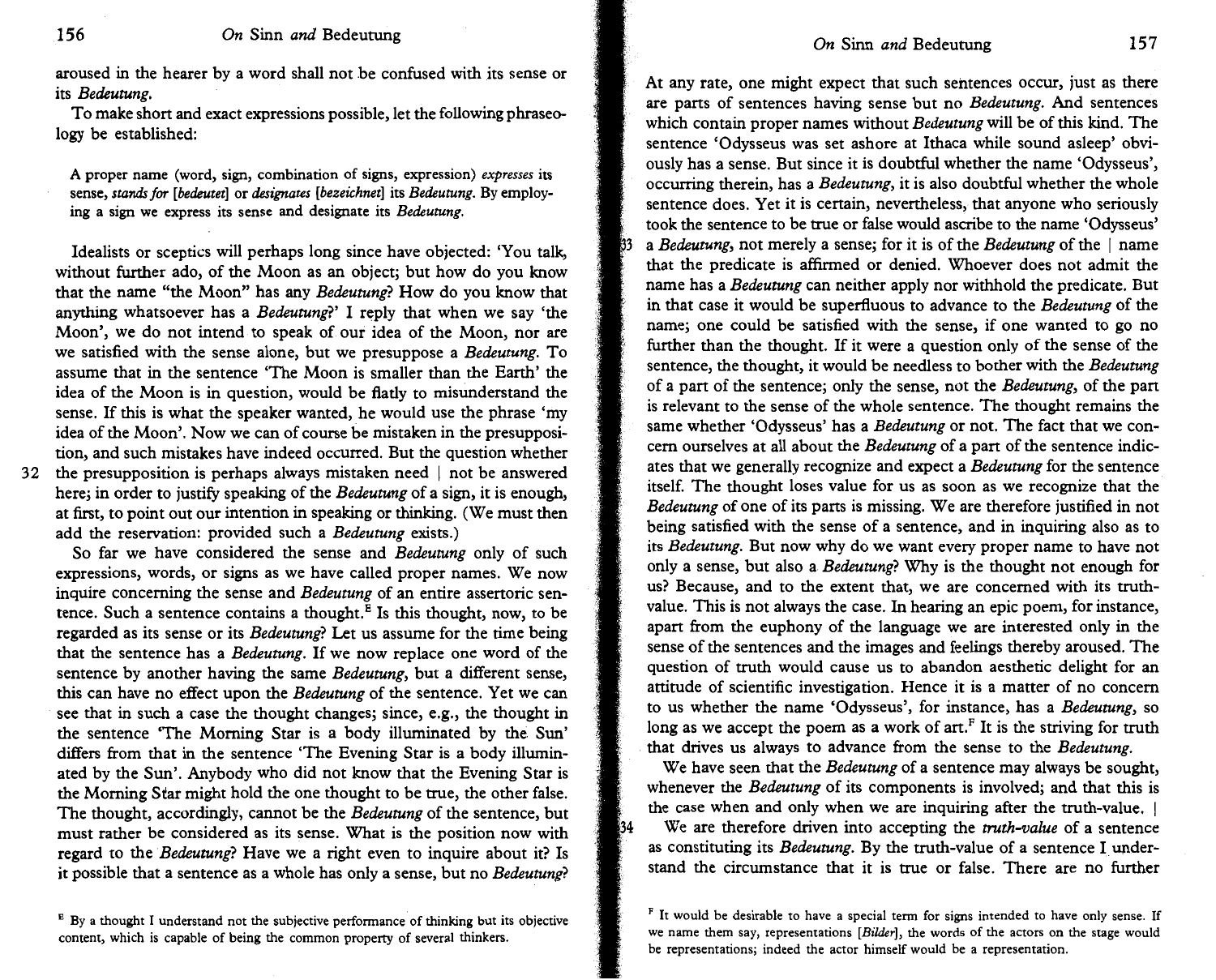truth-values. For brevity I call the one the True, the other the False. Every assertoric sentence concerned with the Bedeutung of its words is therefore to be regarded as a proper name, and its Bedeutung, if it has one, is either the True or the False. These two objects are recognized, if only implicitly, by everybody who judges something to be true - and so even by a sceptic. The designation of the truth-values as objects may appear to be an arbitrary fancy or perhaps a mere play upon words, from which no profound consequences could be drawn. What I am calling an object can be more exactly discussed only in connection with concept and relation. I will reserve this for another article.<sup>5</sup> But so much should already be clear, that in every judgement,<sup>G</sup> no matter how trivial, the step from the level of thoughts to the level of Bedeutung (the objective) has already been taken.

One might be tempted to regard the relation of the thought to the True not as that of sense to Bedeutung, but rather as that of subject to predicate. One can, indeed, say: 'The thought that 5 is a prime number is true'. But closer examination shows that nothing more has been said than in the simple sentence '5 is a prime number'. The truth claim arises in each case from the form of the assertoric sentence, and when the latter lacks its usual force, e.g., in the mouth of an actor upon the stage, even the sentence 'The thought that 5 is a prime number is true' contains only a thought, and indeed the same thought as the simple '5 is a prime number'. It follows that the relation of the thought to the True

35 may not be compared with that of subject to predicate. I Subject and predicate (understood in the logical sense) are just elements of thought; they stand on the same level for knowledge. By combining subject and predicate, one reaches only a thought, never passes from a sense to its Bedeutung, never from a thought to its truth-value. One moves at the same level but never advances from one level to the next. A truth-value cannot be a part of a thought, any more than, say, the Sun can, for it is not a sense but an object.

If our supposition that the Bedeutung of a sentence is its truth-value is correct, the latter must remain unchanged when a part of the sentence is replaced by an expression with the same Bedeutung. And this is in fact the case. Leibniz gives the definition: 'Eadem sunt, quae sibi mutuo substitui possunt, salva veritate'. $6$  If we are dealing with sentences for which the Bedeutung of their component parts is at all relevant, then what feature except the truth-value can be found that belongs to such

**A judgement for me is not the mere grasping of a thought, but the admission [Anerkennung] of its truth.** 

sentences quite generally and remains unchanged by substitutions of the kind just mentioned?

If now the truth-value of a sentence is its Bedeutung, then on the one hand all true sentences have the same Bedeutung and so, on the other hand, do all false sentences. From this we see that in the Bedeutung of the sentence all that is specific is obliterated. We can never be concerned only with the Bedeutung of a sentence; but again the mere thought alone yields no knowledge, but only the thought together with its Bedeutung, i.e. its truth-value. Judgements can be regarded as advances from a thought to a truth-value. Naturally this cannot be a definition. Judgement is something quite peculiar and incomparable. One might also say that judgements are distinctions of parts within truth-values. Such distinction occurs by a return to the thought. To every sense attaching to a truth-value would correspond its own manner of analysis. However, I have here used the word 'part' in a special sense. I have in fact transferred the relation between the pans and the whole of the sentence to its Bedeutung, by calling the Bedeutung of a word part of the Bedeutung  $6.36$  of the sentence, if the word itself  $\vert$  is a part of the sentence. This way of speaking can certainly be attacked, because the whole Bedeutung and one part of it do not suffice to determine the remainder, and because the word 'part' is already used of bodies in another sense. A special term would need to be invented.

The supposition that the truth-value of a sentence is its Bedeutung shall now be put to further test. We have found that the truth-value of a sentence remains unchanged when an expression in it is replaced by another with the same  $Bedeutung:$ <sup>7</sup> but we have not yet considered the case in which the expression to be replaced is itself a sentence. Now if our view is correct, the truth-value of a sentence containing another as part must remain unchanged when the part is replaced by another sentence having the same truth-value. Exceptions are to be expected when the whole sentence or its part is direct or indirect quotation; for in such cases, as we have seen, the words do not have their customary Bedeutung. In direct quotation, a sentence designates [bedeutet] another sentence, and in indirect speech a thought.

We are thus led to consider subordinate sentences or clauses. These occur as parts of a sentence complex, which is, from the logical standpoint, likewise a sentence - a main sentence. But here we meet the question whether it is also true of the subordinate sentence that its Bedeutung is a truth-value. Of indirect speech we already know the opposite. Grammarians view subordinate clauses as representatives of parts of sentences and divide them accordingly into noun clauses, adjective clauses, adverbial clauses. This might generate the supposition that the Bedeutung of

<sup>&#</sup>x27; **See 'On Concept and Object', pp. 181-93 below.** 

**<sup>&#</sup>x27;Those things are the same which can be substituted for one another without loss of truth.' This is just the same Leibnizian principle that Frege took as his definition of iden**tity in §65 of the Foundations (the difference in formulation is trivial); see p. 112 above.

**<sup>&#</sup>x27;wenn wir darin einen Ausdruck durch einen gleichbedeutenden ersetzen'.**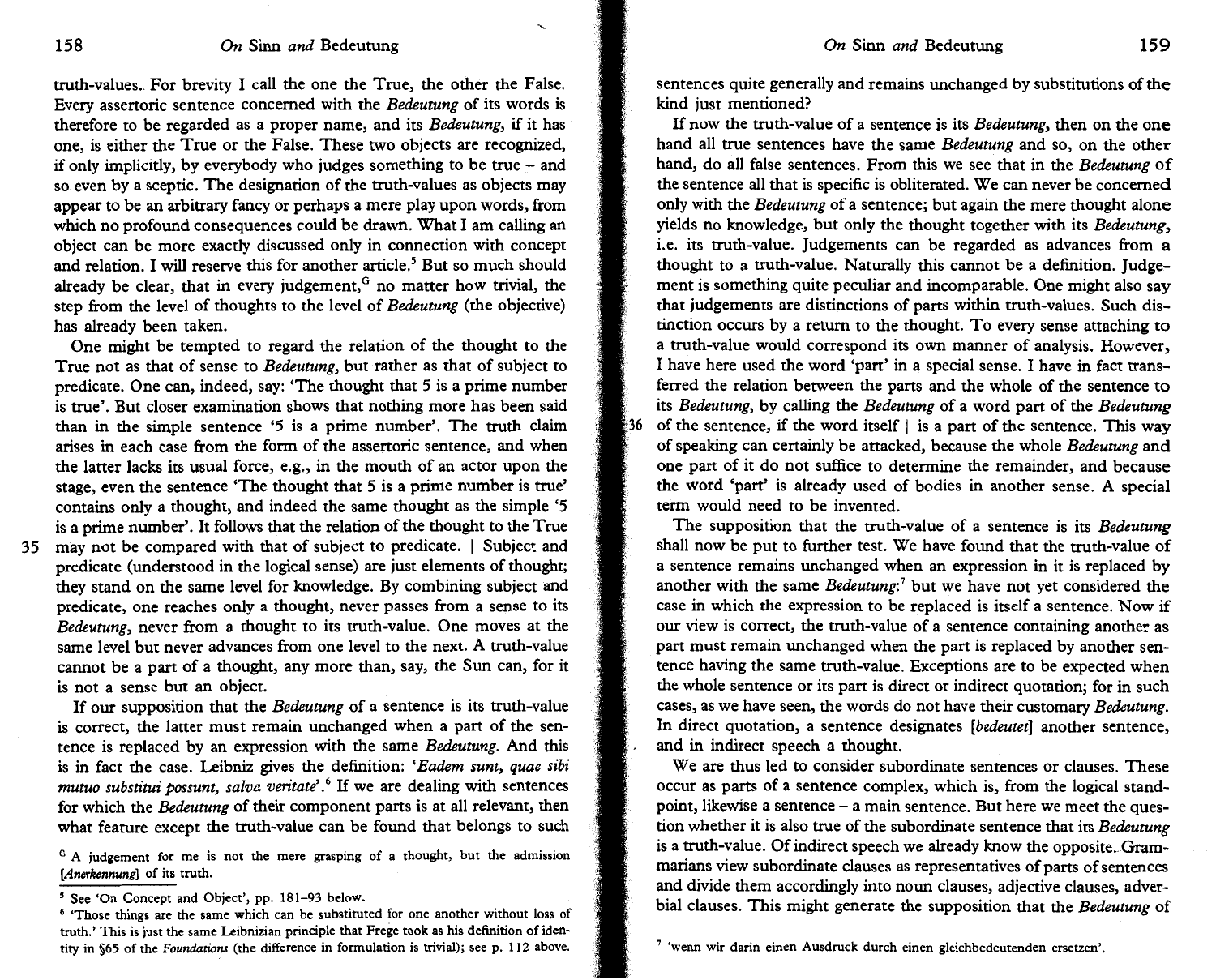a subordinate clause was not a truth-value but rather of the same kind as the Bedeutung of a noun or adjective or adverb  $-$  in short, of a part of a sentence, whose sense was not a thought but only a part of a thought. Only a more thorough investigation can clarify the issue. In so doing, we shall not follow the grammatical categories strictly, but rather group together what is logically of the same kind. Let us first search for cases in which the sense of the subordinate clause, as we have just supposed, is not an independent thought. |

37 The case of an abstract noun clause,<sup>8</sup> introduced by 'that', includes the case of indirect speech, in which we have seen the words to have their indirect Bedeutung, coincident with what is customarily their sense. In this case, then, the subordinate clause has for its Bedeutung a thought, not a truth-value, and for its sense not a thought, but the sense of the words 'the thought that. . .', which is only a part of the thought in the entire complex sentence. This happens after 'say', 'hear', 'be of the opinion', 'be convinced', 'conclude', and similar words.<sup>H</sup> There is a different, and indeed somewhat complicated, situation after words like 'recognize', 'know', 'fancy',<sup>9</sup> which are to be considered later.

That in the cases of the first kind the Bedeutung of the subordinate clause is in fact the thought can also be recognized by seeing that it is indifferent to the truth of the whole whether the subordinate clause is true or false. Let us compare, for instance, the two sentences 'Copernicus believed that the planetary orbits are circles' and 'Copernicus believed that the apparent motion of the Sun is produced by the real motion of the Earth'. One subordinate clause can be substituted for the other without harm to the truth. The main clause and the subordinate clause together have as their sense only a single thought, and the truth of the whole includes neither the truth nor the untruth of the subordinate clause. In such cases it is not permissible to replace one expression in the subordinate clause by another having the same customary Bedeutung, but only by one having the same indirect Bedeutung, i.e. the same customary sense. Somebody might conclude: the Bedeutung of a sentence is not its truth-value, for in that case it could always be replaced by another sentence of the same truth-value. But this proves too much; one might just as well claim that the Bedeutung of 'Morning Star' is not

" **In 'A lied that he had seen B', the subordinate clause designates** *[bedeutet]* **a thought, of which it is being said, firstly, that A asserted it as true, and secondly, that A was convinced of its falsity.** 

Venus, since one may not always say 'Venus' in place of 'Morning Star'. One has the right to conclude only that the Bedeutung of a sentence is **38** not always its truth-value, and that 'Morning Star' does not I always stand for [bedeutet] the planet Venus, viz. when the word has its indirect Bedeutung. An exception of such a kind occurs in the subordinate clause just considered, which has a thought as its Bedeutung.

If one says 'It seems that. . .' one means [meint] 'It seems to me that . . .' or 'I think that. . .'. We therefore have the same case again. The situation is similar in the case of expressions such as 'to be pleased', 'to regret', 'to approve', 'to blame', 'to hope', 'to fear'. If, toward the end of the battle of Waterloo,<sup>10</sup> Wellington was glad that the Prussians were coming, the basis for his joy was a conviction. Had he been deceived, he would have been no less pleased so long as his illusion lasted; and before he became so convinced he could not have been pleased that the Prussians were coming - even though in fact they might have been already approaching.

Just as a conviction or a belief is the ground of a feeling, it can, as in inference, also be the ground of a conviction. In the sentence 'Columbus inferred from the roundness of the Earth that he could reach India by travelling towards the west', we have as the Bedeutungen of the parts two thoughts, that the Earth is round, and that Columbus by travelling to the west could reach India. All that is relevant here is that Columbus was convinced of both, and that the one conviction was a ground for the other. Whether the Earth is really round and Columbus could really reach India by travelling west, as he thought, is immaterial to the truth of our sentence; but it is not immaterial whether we replace 'the Earth' by 'the planet which is accompanied by a moon whose diameter is greater than the fourth part of its own'. Here also we have the indirect Bedeutung of the words.

Adverbial final clauses beginning 'in order that' also belong here; for obviously the purpose is a thought; therefore: indirect Bedeutung for the words, subjunctive mood.

A subordinate clause with 'that' after 'command', 'ask', 'forbid', would appear in direct speech as an imperative. Such a sentence has no Bedeutung but only a sense. A command, a request, are indeed not thoughts, but they stand on the same level as thoughts. Hence in sub-39 ordinate clauses depending upon 'command', I 'ask', etc., words have their indirect Bedeutung. The Bedeutung of such a clause is therefore not a truth-value but a command, a request, and so forth.

The case is similar for the dependent question in phrases such as 'doubt whether', 'not to know what'. It is easy to see that here also the words are to be taken to have their indirect Bedeutung. Dependent clauses

**Frege probably means clauses grammatically replaceable by an abstract noun-phrase; e.g. 'Smith denies** *that dragons exist'* = **'Smith denies** *the existence* **of** *dragons';* **or again, in this context after 'denies', 'that Brown is wise' is replaceable by 'the wisdom of Brown'. (Tr.)** 

**The German words here are 'erkennen', 'wissen' and 'wahnen'. The last means 'to imagine', but with the implication of doing so** *wrongly.*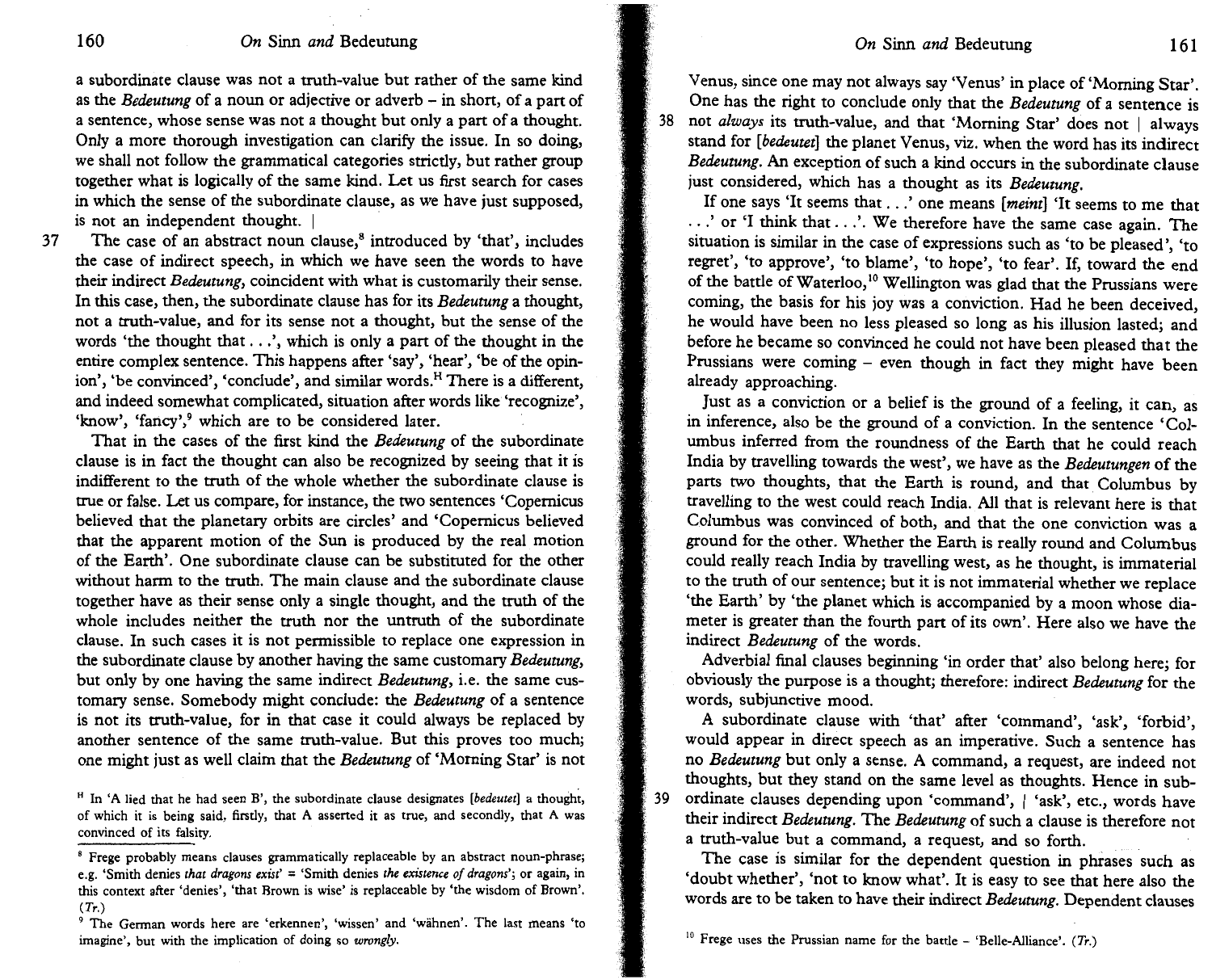expressing questions beginning with 'who', 'what', 'where', 'when', 'how', 'by what means', etc., seem at times to approximate very closely to adverbial clauses in which words have their customary Bedeutung. These cases are distinguished linguistically [in German] by the mood of the verb. With the subjunctive, we have a dependent question and the words have their indirect *Bedeutung*, so that a proper name cannot in general be replaced by another name of the same object.

In the cases so far considered the words of the subordinate clauses had their indirect Bedeutung, and this made it clear that the Bedeutung of the subordinate clause itself was indirect, i.e. not a truth-value but a thought, a command, a request, a question. The subordinate clause could be regarded as a noun, indeed one could say: as a proper name of that thought, that command, etc., which it represented in the context of the sentence structure.

We now come to other subordinate clauses, in which the words do have their customary Bedeutung without however a thought occurring as sense and a truth-value as Bedeutung. How this is possible is best made clear by examples.

'Whoever discovered the elliptic form of the planetary orbits died in misery.'

If the sense of the subordinate clause were here a thought, it would have to be possible to express it also in a separate sentence. But it does not work, because the grammatical subject 'whoever' has no independent sense and only mediates the relation with the consequent clause 'died in misery'. For this reason the sense of the subordinate clause is not a complete thought, and its Bedeutung is Kepler, not a truth-value. One might object that the sense of the whole does contain a thought as part, **viz,** that there was somebody who first discovered the elliptic form of the planetary orbits; for whoever takes the whole to be true |

40 cannot deny this part. This is undoubtedly so; but only because otherwise the dependent clause 'whoever discovered the elliptic form of the planetary orbits' would have no Bedeutung. If anything is asserted there is always an obvious presupposition that the simple or compound proper names used have a Bedeutung. If therefore one asserts 'Kepler died in misery', there is a presupposition that the name 'Kepler' designates something; but it does not follow that the sense of the sentence 'Kepler died in misery' contains the thought that the name 'Kepler' designates something. If this were the case the negation would have to run not

'Kepler did not die in misery',

That the name 'Kepler' designates something is just as much a presupposition for the assertion

'Kepler died in misery'

as for the contrary assertion. Now languages have the fault of containing expressions which fail to designate an object (although their grammatical form seems to qualify them for that purpose) because the truth of some sentence is a prerequisite. Thus it depends on the truth of the sentence

'There was someone who discovered the elliptic form of the planetary orbits'

whether the subordinate clause

'whoever discovered the elliptic form of the planetary orbits'

really designates an object, or only seems to do so while in fact is bedeutungslos. And thus it may appear as if our subordinate clause contained as a part of its sense the thought that there was somebody who discovered the elliptic form of the planetary orbits. If this were right, the negation would **run:** 

'Either whoever discovered the elliptic form of the planetary orbits did not die in misery or there was nobody who discovered the elliptic form of the planetary orbits'. |

41 This arises from an imperfection of language, from which even the symbolic language of mathematical analysis is not altogether free; even there combinations of symbols can occur that seem to stand for [bedeuten] something but (at least so far) are *bedeutungslos*, e.g. divergent infinite series. This can be avoided, e.g., by means of the special stipulation that divergent infinite series shall stand for [bedeuten] the number 0.<sup>11</sup> A logically perfect language (Begriffsschrift) should satisfy the conditions, that every expression grammatically well constructed as a proper name out of signs already introduced shall in fact designate an object, and that no new sign shall be introduced as a proper name without being secured a Bedeutung. The logic looks contain warnings against logical mistakes arising from the ambiguity of expressions. I regard as no less pertinent a warning against apparent proper names that have no Bedeutung. The

" **Cf.** *GG,* I, **\$1** 1; **see Appendix 2 below.**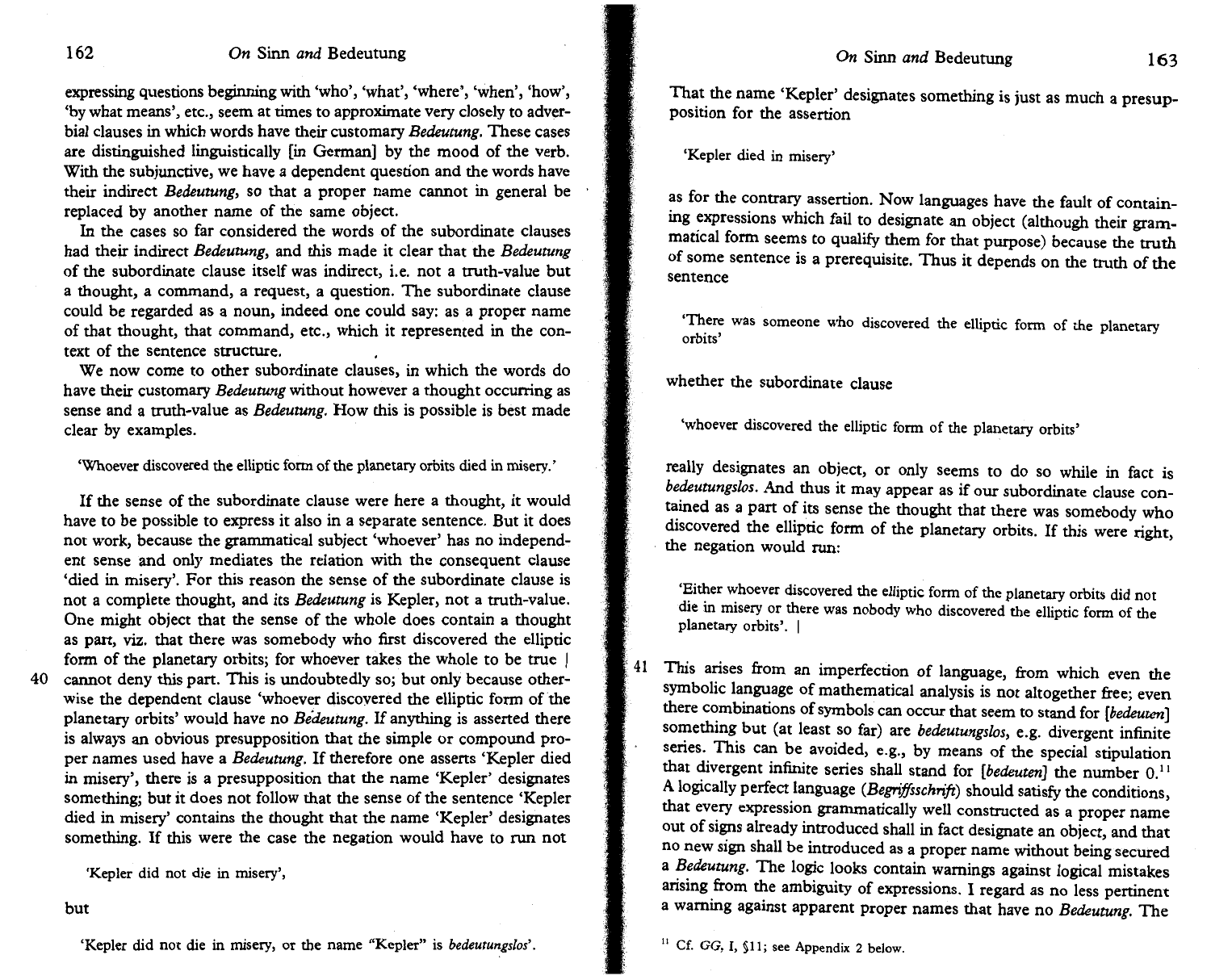history of mathematics supplies errors which have arisen in this way. This lends itself to demagogic abuse as easily as ambiguity - perhaps more easily. 'The will of the people' can serve as an example; for it is easy to establish that there is at any rate no generally accepted Bedeutung for this expression. It is therefore by no means unimportant to eliminate the source of these mistakes, at least in science, once and for all. Then such objections as the one discussed above would become impossible, because it could never depend upon the truth of a thought whether a proper name had a Bedeutung.

With the consideration of these noun clauses may be coupled that of types of adjective and adverbial clauses which are logically in close relation to them.

Adjective clauses also serve to construct compound proper names, though, unlike noun clauses, they are not sufficient by themselves for this purpose. These adjective clauses are to be regarded as equivalent to adjectives. Instead of 'the square root of 4 which is smaller than O', one can also say 'the negative square root of 4'. We have here the case of a compound proper name constructed from the expression for a concept with the help of the singular definite article. This is at any rate permis-

42 sible if the concept applies to one  $\parallel$  and only one single object.<sup>I</sup> Expressions for concepts can be so constructed that marks $^{12}$  of a concept are given by adjective clauses as, in our example, by the clause 'which is smaller than 0'. It is evident that such an adjective clause cannot have a thought as sense or a truth-value as Bedeutung, any more than the noun clause could. Its sense, which can also in many cases be expressed by a single adjective, is only a part of a thought. Here, as in the case of the noun clause, there is no independent subject and therefore no possibility of reproducing the sense of the subordinate clause in an independent sentence.

Places, instants, stretches of time, logically considered, are objects; hence the linguistic designation of a definite place, a definite instant, or a stretch of time is to be regarded as a proper name. Now adverbial clauses of place and time can be used to construct such a proper name in much the same way as we have seen noun and adjective clauses can. In the same way, expressions for concepts that apply to places, etc., can be constructed. It is to be noted here also that the sense of these subordinate clauses cannot be reproduced in an independent sentence, since

<sup>1</sup> In accordance with what was said above, an expression of the kind in question must actually always be assured of a *Bedeutung,* by means of a special stipulation, e.g. by the convention that 0 shall count as its *Bedeurung* when the concept applies to no object or to more than one. [See **fn.** 11 above.]

'' For the notion of a 'mark' ('Merkmal'), see GL, **953** (pp. 102-3 above); CO, pp. **189-**  90 below.

an essential component, viz. the determination of place or time, is missing and is just indicated by a relative pronoun or a conjunction.<sup> $J$ </sup>

43

In conditional clauses, also, there most often  $\parallel$  recognizably occurs an indefinite indicator, with a correlative indicator in the dependent clause. (We have already seen this occur in noun, adjective, and adverbial clauses.) In so far as each indicator relates to the other, both clauses together form a connected whole, which as a rule expresses only a single thought. In the sentence

'If a number is less than 1 and greater than 0, its square is less than 1 and greater than 0'

the component in question is 'a number' in the antecedent clause and 'its' in the consequent clause. It is by means of this very indefiniteness that the sense acquires the generality expected of a law. It is this which is responsible for the fact that the antecedent clause alone has no complete thought as its sense and in combination with the consequent clause expresses one and only one thought, whose parts are no longer thoughts. It is, in general, incorrect to say that in the hypothetical judgement **two**  judgements are put in reciprocal relationship. If this or something similar is said, the word 'judgement' is used in the same sense as I have connected with the word 'thought', so that I would use the formulation: 'A hypothetical thought establishes a reciprocal relationship between **two**  thoughts'. This could be true only if an indefinite indicator is absent; $<sup>K</sup>$ </sup> but in such a case there would also be no generality.

If an instant of time is to be indefinitely indicated in both the antecedent and the consequent clause, this is often achieved merely by using

<sup>J</sup> In the case of these sentences, various interpretations are easily possible. The sense of the sentence 'After Schleswig-Holstein was separated from Denmark, Prussia and Austria quarrelled' can also be rendered in the form 'After the separation of Schleswig-Holstein from Denmark, Prussia and Austria quarrelled'. In this version, it is surely sufficiently clear that the sense is not to be taken as having as a part the thought that Schleswig-Holstein was once separated from Denmark, but that this is the necessary presupposition in order for the expression 'after the separation of Schleswig-Holstein from Denmark' to have a *Bedeutung* at all. To be sure, our sentence can also be interpreted as saying that Schleswig-Holstein was once separated from Denmark. We then have a case which is to be considered later. In order to understand the difference more clearly, let us project ourselves into the mind of a Chinese who, having little knowledge of European history, believes it to be false that Schleswig-Holstein was ever separated from Denmark. He will take our sentence, in the first version, to be neither true nor false but will deny it to have any *Bedeurung,* on the ground that its subordinate clause lacks a *Bedeutung.* This clause would only apparently determine a time. If he interpreted our sentence in the second way, however, he would find a thought expressed in it which he would take to be false, beside a part which would be *bedeutungslos* for him.

 $<sup>K</sup>$  At times there is no linguistically explicit indicator and one must be read off from the</sup> entire context.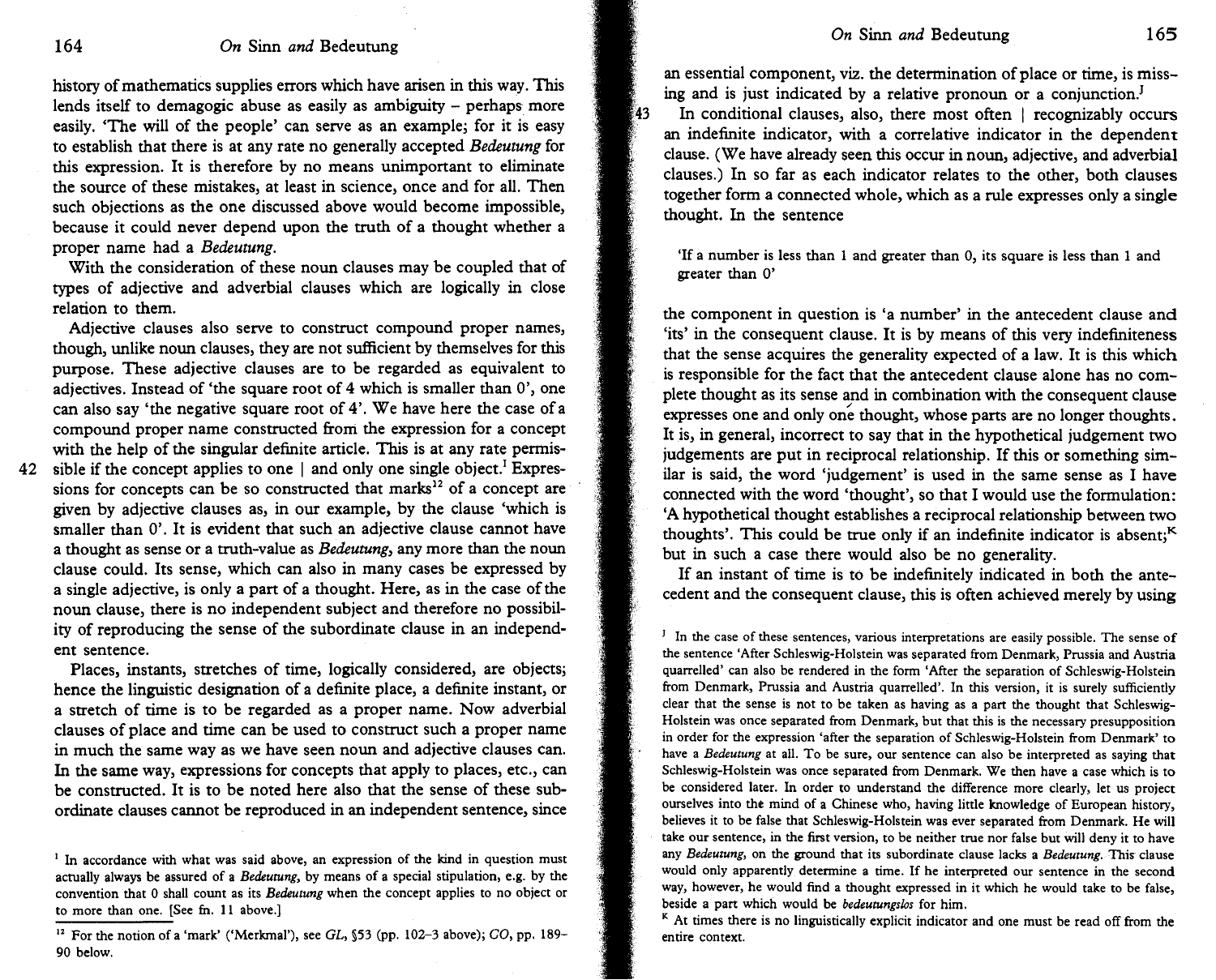the present tense of the verb, which in such a case however does not indicate the temporal present. This grammatical form is then the indefinite indicator in the main and subordinate clauses. An example of this

- 
- 44 is: 'When ( the Sun is in the tropic of Cancer, the longest day in the northern hemisphere occurs'. Here, also, it is impossible to express the sense of the subordinate clause in a full sentence, because this sense is not a complete thought. If we say 'The Sun is in the tropic of Cancer', this would refer to our present time<sup>13</sup> and thereby change the sense. Neither is the sense of the main clause a thought; only the whole, composed of main and subordinate clauses, has such a sense. It may be added that several common components may be indefinitely indicated in the antecedent and consequent clauses.

It is clear that noun clauses with 'who' or 'what' and adverbial clauses with 'where', 'when', 'wherever', 'whenever' are often to be interpreted as having the sense of antecedent clauses, e.g. 'Who touches pitch, defiles himself.

Adjective clauses can also take the place of conditional clauses. **Thus**  the sense of the sentence previously used can be given in the form 'The square of a number which is less than 1 and greater than 0 is less than 1 and greater than 0'.

The situation is quite different if the common component of the two clauses is designated by a proper name. In the sentence:

**'Napoleon, who recognized the danger to his right flank, himself led his guards against the enemy position'** 

two thoughts are expressed:

- **(1) Napoleon recognized the danger to his right flank;**
- **(2) Napoleon himself led his guards against the enemy position.**

When and where this happened is to be fixed only by the context, but is nevertheless to be taken as definitely determined thereby. If the entire sentence is uttered as an assertion, we thereby simultaneously assert both component sentences. If one of the parts is false, the whole is false. Here we have the case that the subordinate clause by itself has a complete thought as sense (if we complete it by indication of place and time). The Bedeutung of the subordinate clause is accordingly a truth-value. We can therefore expect that it may be replaced, without harm to the

45 truth-value of the whole, by a sentence having the | same truth-value. This is indeed the case; but it is to be noted that for purely grammatical reasons, its subject must be 'Napoleon', for only then can it be brought into the form of an adjective clause attaching to 'Napoleon'. But if the

**l3 'auf unsere Gegenwart beziehen'.** 

demand that it be expressed in this form is waived, and the connection shown by 'and', this restriction disappears.

Subsidiary clauses beginning with 'although' also express complete thoughts. This conjunction actually has no sense and does not change the sense of the clause but only illuminates it in a peculiar fashion.<sup>L</sup> We could indeed replace the concessive clause without harm to the truth of the whole by another of the same truth-value; but the light in which the clause is placed by the conjunction might then easily appear unsuitable, as if a song with a sad subject were to be sung in a lively fashion.

In the last cases the truth of the whole included the truth of the component clauses. The case is different if an antecedent clause expresses a complete thought by containing, in place of an indefinite indicator, **a** proper name or something which is to be regarded as equivalent. In the sentence

**'If the Sun has already risen, the sky is very cloudy'** 

the time is the present, that is to say, definite. And the place is also to be thought of as definite. Here it can be said that a relation between the truth-values of antecedent and consequent clauses has been asserted, viz. that the case does not occur in which the antecedent stands for [bedeute] the True and the consequent for the False. Accordingly, our sentence is true if the Sun has not yet risen, whether the sky is very cloudy or not, and also if the Sun has risen and the sky is very cloudy, Since only truth-values are here in question, each component clause can be replaced by another of the same truth-value without changing the truth-value of the whole. To be sure, the light in which the subject then appears would 46 usually be unsuitable; the thought might easily seem distorted; I but this has nothing to do with its truth-value. One must always observe that there are overtones of subsidiary thoughts, which are however not explicitly expressed and therefore should not be reckoned in the sense. Hence, also, no account need be taken of their truth-values.<sup> $M$ </sup>

The simplest cases have now been discussed. Let us review what we have learned.

The subordinate clause usually has for its sense not a thought, but only a part of one, and consequently no truth-value as Bedeutung. The reason for this is either that the words in the subordinate clause have their indirect Bedeutung, so that the Bedeutung, not the sense, of the subordinate clause is a thought; or else that, on account of the presence of an indefinite indicator, the subordinate clause is incomplete and expresses

**Similarly in the case of 'but', 'yet'.** 

<sup>&</sup>lt;sup>M</sup> The thought of our sentence might also be expressed thus: 'Either the Sun has not risen yet or the sky is very cloudy' - which shows how this kind of sentence connection **is to be understood.**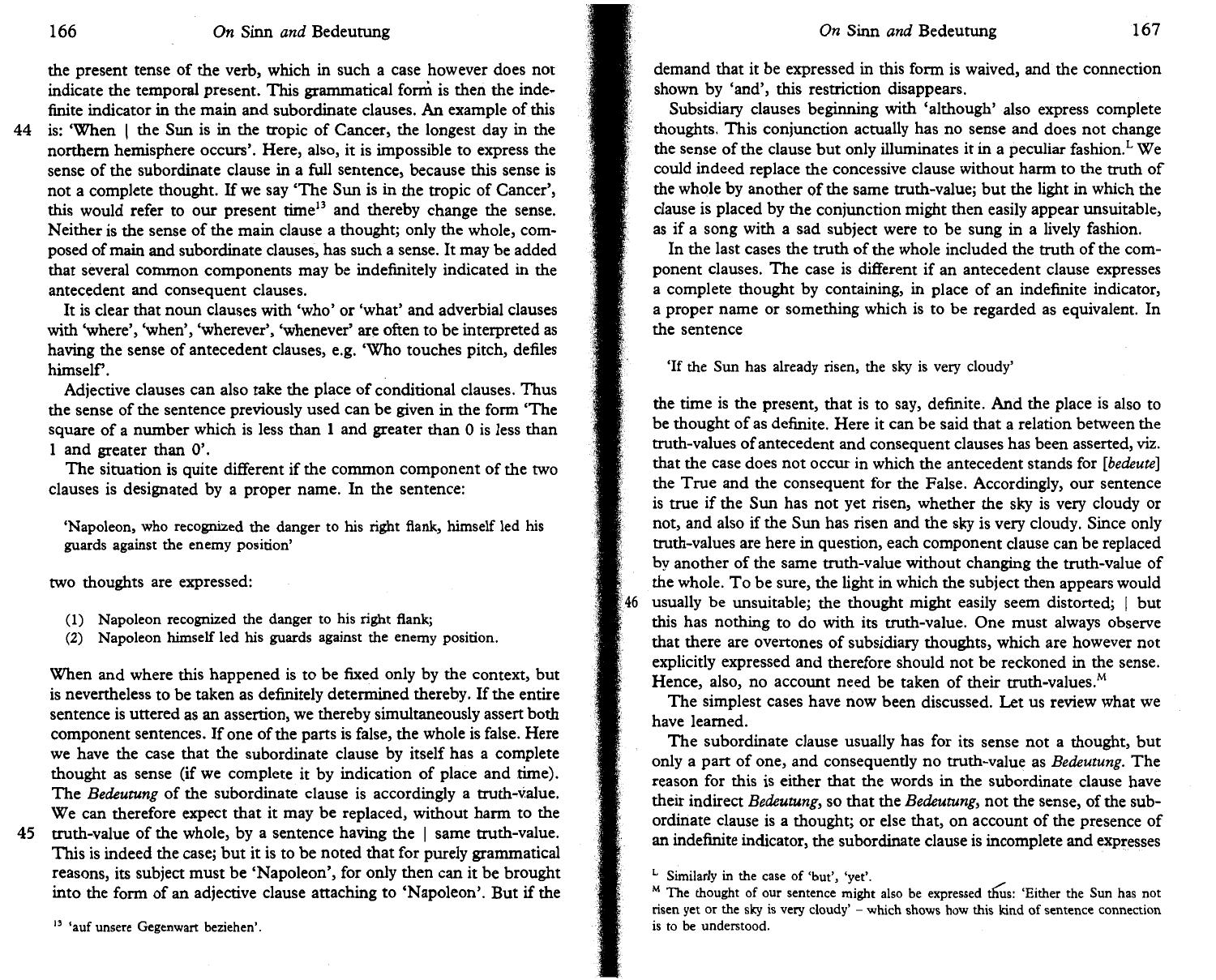a thought only when combined with the main clause. It may happen, however, that the sense of the subsidiary clause is a complete thought, in which case it can be replaced by another of the same truth-value without harm to the truth of the whole - provided there are no grammatical obstacles.

An examination of all the subordinate clauses which one may encounter will soon provide some which do not fit well into these categories. The reason, so far as I can see, is that these subordinate clauses have no such simple sense. Almost always, it seems, we connect with the main thoughts expressed by us subsidiary thoughts which, although not expressed, are associated with our words, in accordance with psychological laws, by the hearer. And since the subsidiary thought appears to be connected with our words on its own account, almost like the main thought itself, we want it also to be expressed. The sense of the sentence is thereby enriched, and it may well happen that we have more simple thoughts than clauses. In many cases the sentence must be understood in this way, in others it may be doubtful whether the subsidiary 47 **thought belongs to the sense of the sentence or**  $\vert$  **only accompanies it.<sup>N</sup>** One might perhaps find that the sentence

**'Napoleon, who recognized the danger to his right flank, himself led his guards against the enemy position'** 

expresses not only the two thoughts shown above, but also the thought that the knowledge of the danger was the reason why he led the guards against the enemy position. One may in fact doubt whether this thought is just slightly suggested or really expressed. Let the question be considered whether our sentence is false if Napoleon's decision had already been made before he recognized the danger. If our sentence could be true in spite of this, the subsidiary thought should not be understood as part of the sense. One would probably decide in favour of this. The alternative would make for a quite complicated situation: we should have more simple thoughts than clauses. If the sentence

**'Napoleon recognized the danger to his right flank'** 

were now to be replaced by another having the same truth-value, e.g.

**'Napoleon was already more than 45 years old',** 

not only would our first thought be changed, but also our third one. Hence the truth-value of the latter might change - viz. if his age was not

**This may be important for the question whether an assertion is a lie, or an oath a**  periuru.

the reason for the decision to lead the guards against the enemy. This shows why clauses of equal truth-value cannot always be substituted for one another in such cases. The clause expresses more through its connection with another than it does in isolation.

Let us now consider cases where this regularly happens. In the sentence

**'Bebel fancies** *[wahnt]* **l4 that the return of Alsace-Lorraine would appease France's desire for revenge'** 

two thoughts are expressed, which are not however shown by means of antecedent and consequent clauses, viz.

**(1) Bebel believes that the return of Alsace-Lorraine would appease France's desire for revenge;** <sup>1</sup>

**48 (2) the return of Alsace-Lorraine would not appease France's desire for revenge.** 

In the expression of the first thought, the words of the subordinate clause have their indirect Bedeutung, whiie the same words have their customary Bedeutung in the expression of the second thought. This shows that the subordinate clause in our original complex sentence is to be taken twice over, with different Bedeutungen, of which one is a thought, the other a truth-value. Since the truth-value is not the whole Bedeutung of the subordinate clause, we cannot simply replace the latter by another of equal truth-value. Similar considerations apply to expressions such as 'know', 'recognize', 'it is well known'.<sup>15</sup>

By means of a subordinate causal clause and the associated main clause we express several thoughts, which however do not correspond separately to the original clauses. In the sentence 'Because ice is less dense than water, it floats on water' we have

- **(1) Ice is less dense than water;**
- **(2) If anything is less dense than water, it floats on water;**
- **(3) Ice floats on water.**

The third thought, however, need not be explicitly introduced, since it is contained in the remaining two. On the other hand, neither the first and third nor the second and third combined would furnish the sense of our sentence. It can now be seen that our subordinate clause

**'because ice is less dense than water'** 

**l4 See** h. **9 above.** 

**l5 'wissen', 'erkennen', 'es ist bekannt'.**